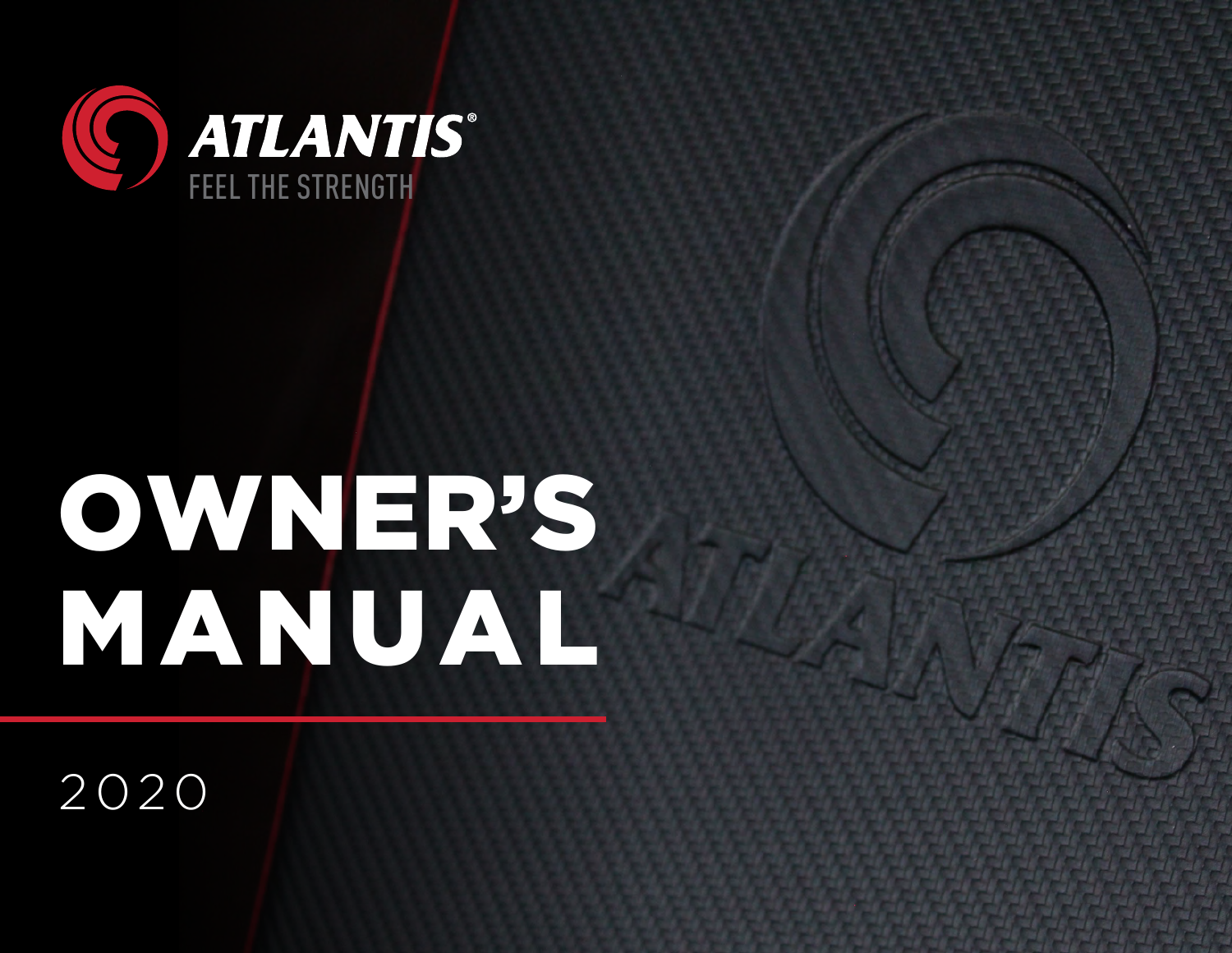## TABLE OF CONTENTS

#### **03** ASSEMBLY INSTRUCTIONS

- **07** SAFETY INSTRUCTIONS
- **08** PREVENTIVE MAINTENANCE AND INSPECTION
- **13** REPLACING PARTS
- **15** TROUBLE SHOOTING
- **16** WARRANTY POLICY
- 19 **19** CONTACT INFORMATION

This manual will provide you and your staff with valuable information regarding the operation and maintenance of your Atlantis equipment so that your members enjoy years of safe and exhilarating strength training pleasure.

### USING THIS MANUAL

All Atlantis units can be identified by a code that features 1 or 2 letters, and 3 numbers. For example, the code P140 identifies the selectorized Seated Chest Press. All weight stack units (selectorized units) and plate-loaded units feature instructional **placards** that have their product codes printed on them as well. All other units may be identified by the product code found in your catalog, by the **serial number** (silver sticker near the bottom of the frame with 5 numbers) or by describing the unit's function and features to a representative.





Placards

## FEEL THE STRENGTH

Please note: The information in this manual pertains to models produced January 1st, 2020 and later. Do not apply any recommendation or instruction found in this manual to units produced before the aforementioned date without consulting our Atlantis service department first.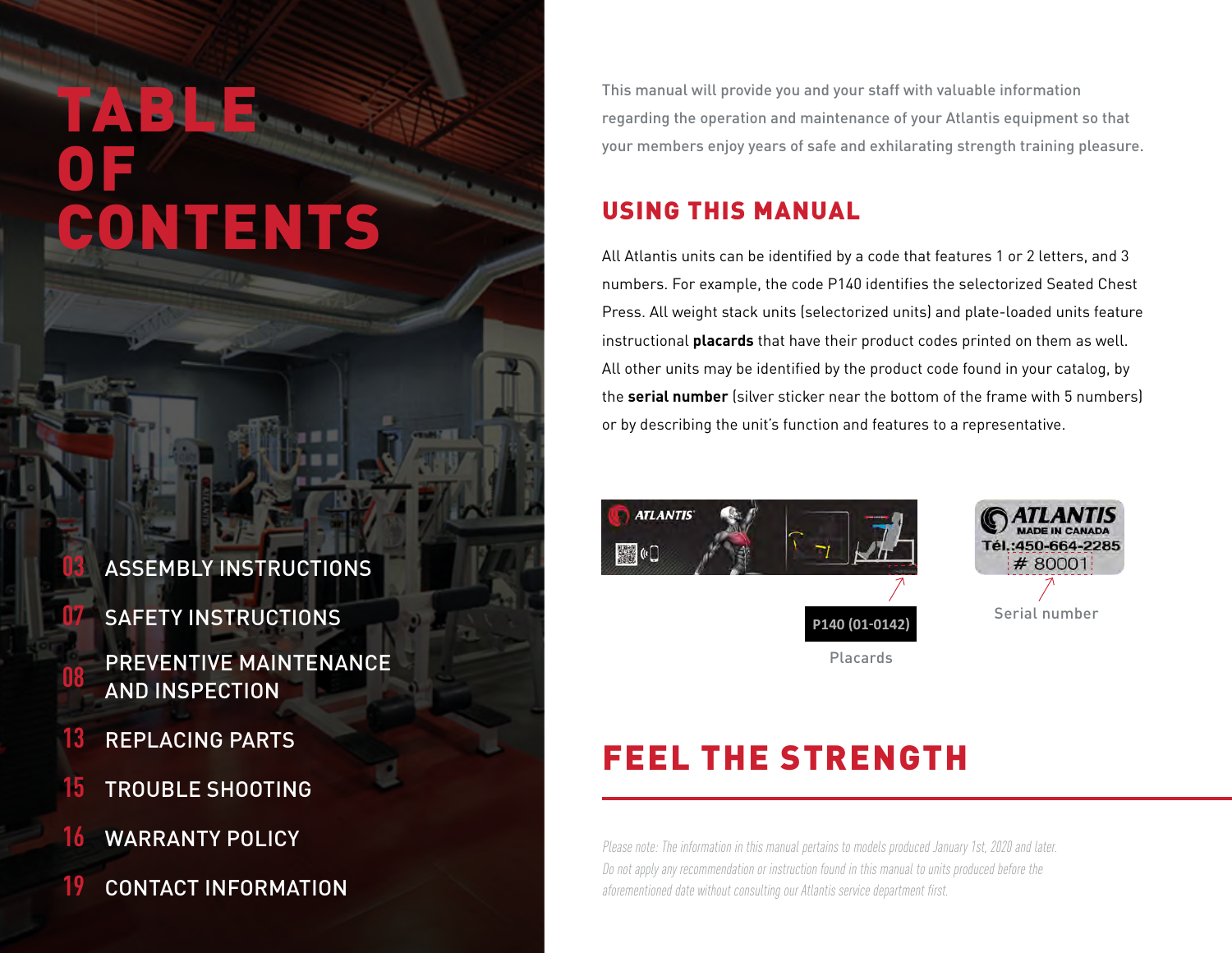#### <sup>1</sup> **Assembly instructions**

The required tools for assembly are:



socket wrench fitted with 9/16" (14 mm) socket

9/16" (14 mm) wrench or crescent wrench

The tools listed above are required to install weight stacks, remove pads and disassemble any Atlantis bolt combination. Bolts need to be removed with impact driver or ratchet fitted with 9/16" (14 mm) socket and 9/16" (14 mm) wrench or crescent wrench. Be sure to re-install all bolts and washer's combinations in the same order they were removed. Atlantis strongly recommends at least two people perform the following procedures for safety and comfort.

 **WARNING: Please note that shipping units (even over very short distances) can loosen the tightest of bolts. It is therefore extremely important that all bolts be carefully tightened before any equipment is used and on a regular basis thereafter.**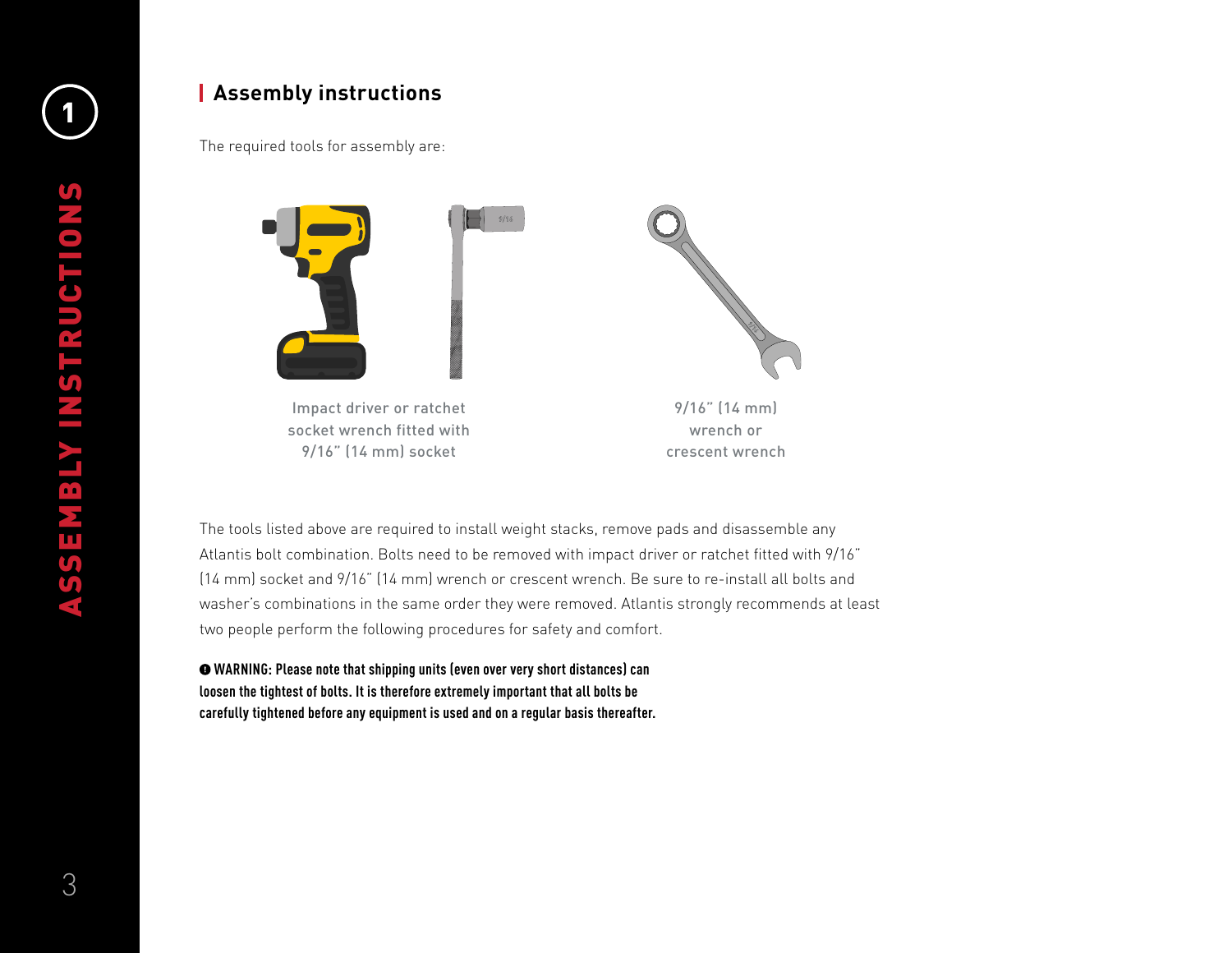#### **Racks, benches and plate-loaded units**

These units are typically shipped fully assembled and ready to use. In some instances, units will be "compressed" to save space for shipping and are assembled with shortened beams. It is important to note that although the shortened beams are discarded after shipping, the hardware (bolts) must be reused. If a pad has been removed for installation purposes, be careful not to over tighten the T-nut bolts when reinstalling the pad on the unit. In order to do so, tighten the bolts by hand before using a ratchet or impact driver.

#### **Weight stack units**

Weight stack units are typically shipped fully assembled apart from their weight stacks which are packed in boxes. It is important to follow the diagram labeled on each machine to make sure that the proper plates are installed.

Please note that the following units do not feature the 5 lb (2.3 kg) addon weights described within the installation instructions:

- C113 Total Hip
- M118 Standing Calf
- M318 Incline Calf Raise
- NM205 Dynamic Functional Training System



**5 LB (2.3 KG) ADD-ON WEIGHTS**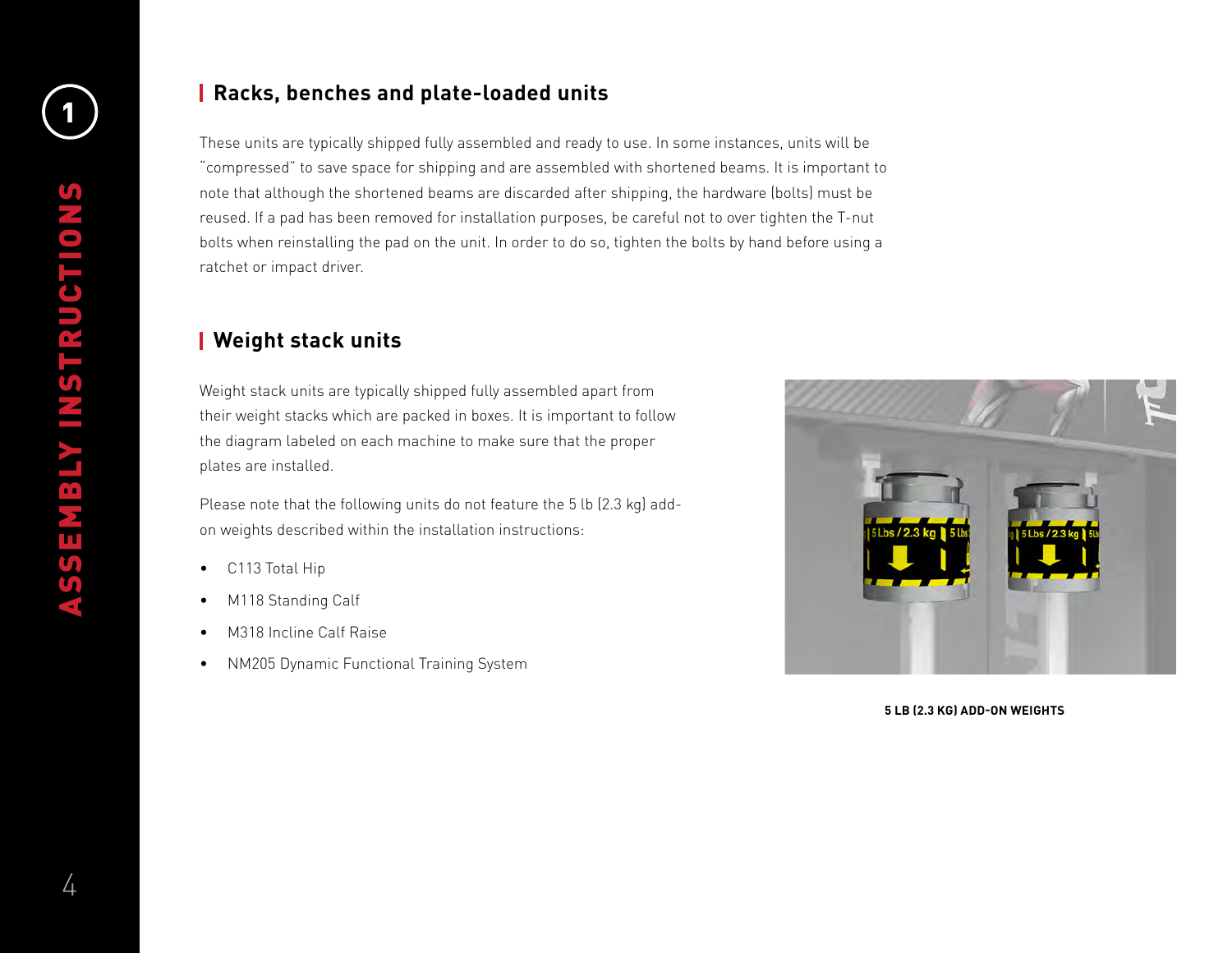#### <sup>1</sup> Weight stack units: **Installing the weight stack**

- 1) First remove the top panel (A) from the top of the machine. Next, manually slide out the unit's protective shroud (B) from its tracks on the sides of the frame and put it aside.
- 2) Lower the add-on weights so that they are resting on the top plate. This will expose the two silver cylindrical bolts and black plastic bracket (C) holding the chromed guide rods (D) in place. Loosen and remove both cylindrical bolts and the black plastic bracket.

On most stations, you will find special "split" washers (also called lock washers) and "flat" washers between the cylindrical bolt and the bracket that are very important. They keep the bolts from vibrating loose over time. Securely install the "flat" washer under the plastic bracket (C) and the "split" washer between the cylindrical bolt and the "flat" washer. On other stations, you will find regular nut and bolt assemblies that do not require these washers. Carefully let the guide rods lean to whichever side of the unit is easiest to work on. The rods will lean about 60 degrees and sit safely in place on an angle.

- 3) Remove the two add-on weights.
- 4) Grasp the top plate (hanging on either a belt or a cable) and slide it off the top of the guide rods. Let the top plate (E) hang on the belt or cable and place it to one side.
- 5) Slide all the weight plates (F) onto the guide rods one at a time as per the diagram. Slide the hanging top plate back onto the guide rods to complete the weight stack without twisting the belt or cable.

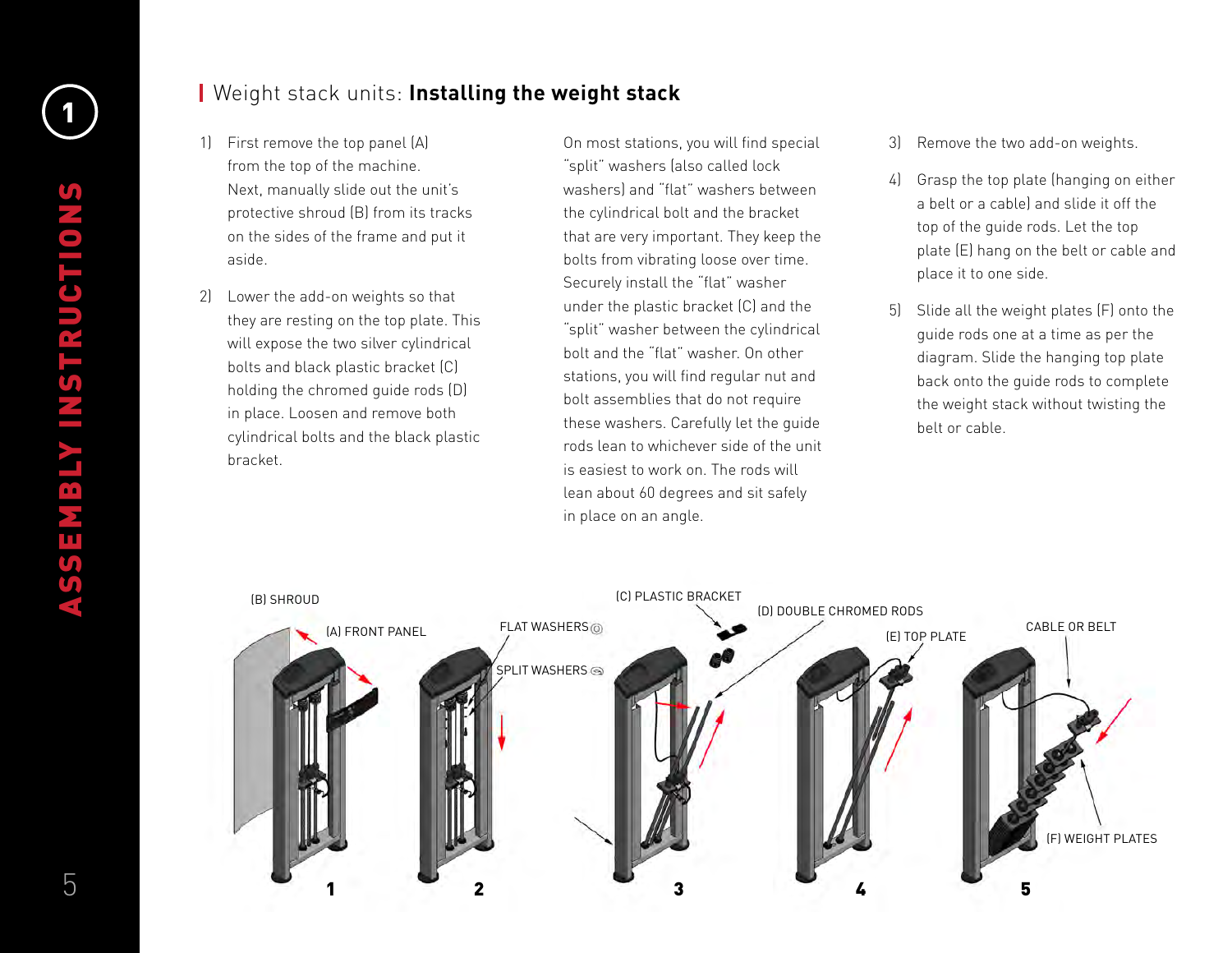#### <sup>1</sup> Weight stack units: **Installing the weight stack**

- 6) Slide back the two add-on weights (G).
- 7) Push the rods back into place. Place the black plastic bracket into position and secure it to the frame with the cylindrical bolts. Replace the "split" and "flat" washers. (See p. 5, #2)
- 8) Slide each add-on weight up the guide rod and twist it into the stored position on the cylindrical bolt.
- 9) Put the weight sticker on each plate as per diagram. NOTE: Fronts of plates should be wiped with rubbing alcohol before the stickers are applied to remove surface oils and to ensure proper adhesion.

10) Put the shroud and front panel back.

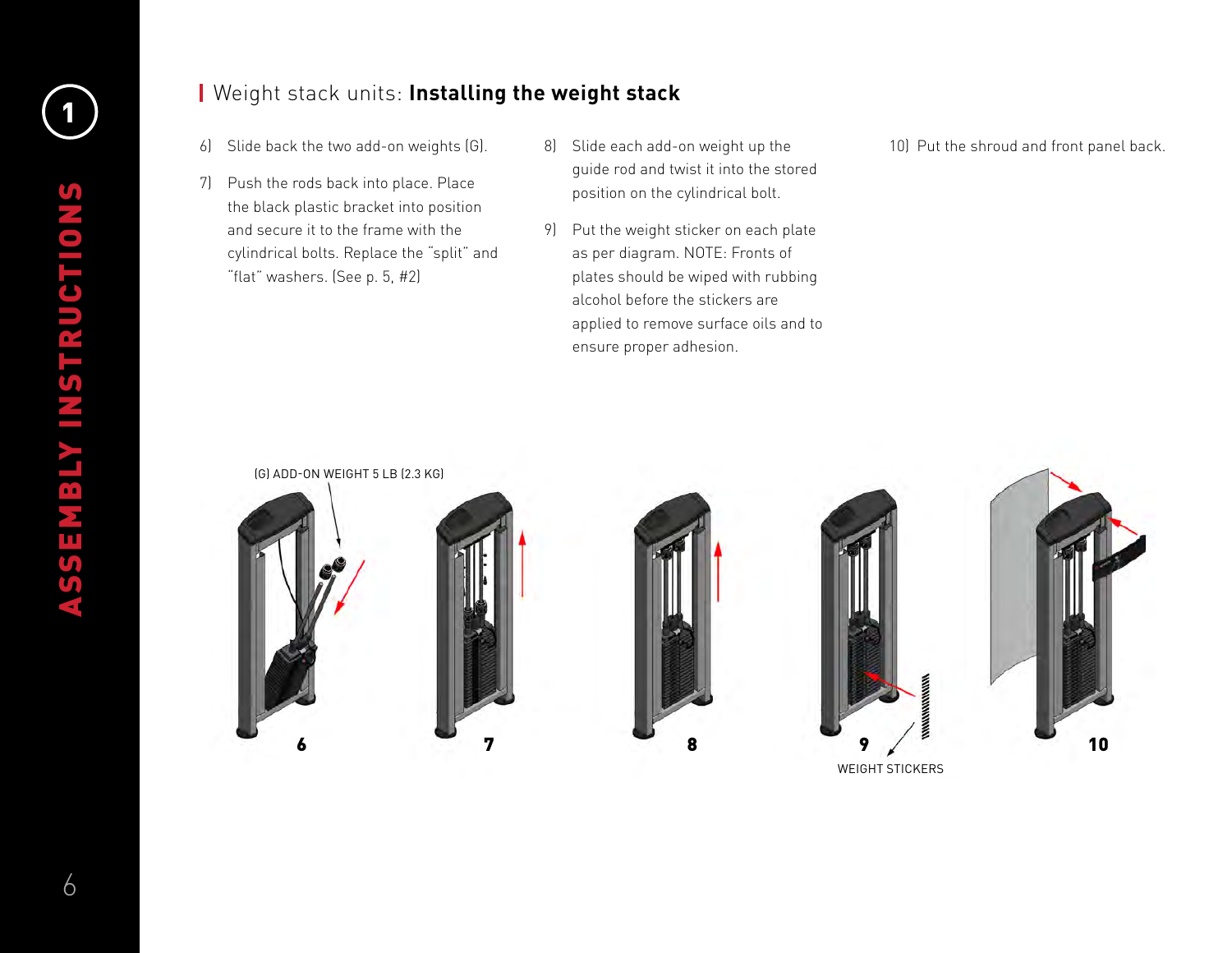#### **Safety instructions**

Your Atlantis equipment has been carefully designed to be used safely under normal operating conditions. However, the practice of educating individuals who encounter your equipment and properly inspecting and maintaining units on a regular basis (see (3) Preventive Maintenance in this manual) will greatly enhance the safety level of your facility. Anyone who comes into contact with the equipment must be familiar with its operation and the potential hazards associated with improper use or maintenance.

- **• Read all warnings** and obtain instructions before using Atlantis equipment. Use each unit for its intended exercise(s) only. **Do not modify a unit in any way.**
- Ensure that all users obtain a medical exam and receive proper instructions before using Atlantis equipment.
- Users and bystanders must keep all body parts and clothing away from moving parts during use.
- **• Follow the suggested inspection schedule** found in this manual. Do not allow anyone to use a unit if it appears to be damaged. Do not attempt to fix a broken or jammed machine if you are not qualified to do so.
- **• Use only the weight selector pin provided by the manufacturer.** Do not improvise. If in doubt, consult an Atlantis representative prior to any intervention.
- Do not use dumbbells, weight plates or any other means to add resistance to weight stack (selectorized) units.
- Do not exceed personal strength levels or overload equipment.
- Keep children away from equipment and supervise teenagers.
- Do not remove any labels from Atlantis equipment. **Replace damaged labels immediately.**

Atlantis recommends that all equipment be secured to the floor, to a solid, level surface to avoid tipping over or rocking. This must be performed by a licensed contractor.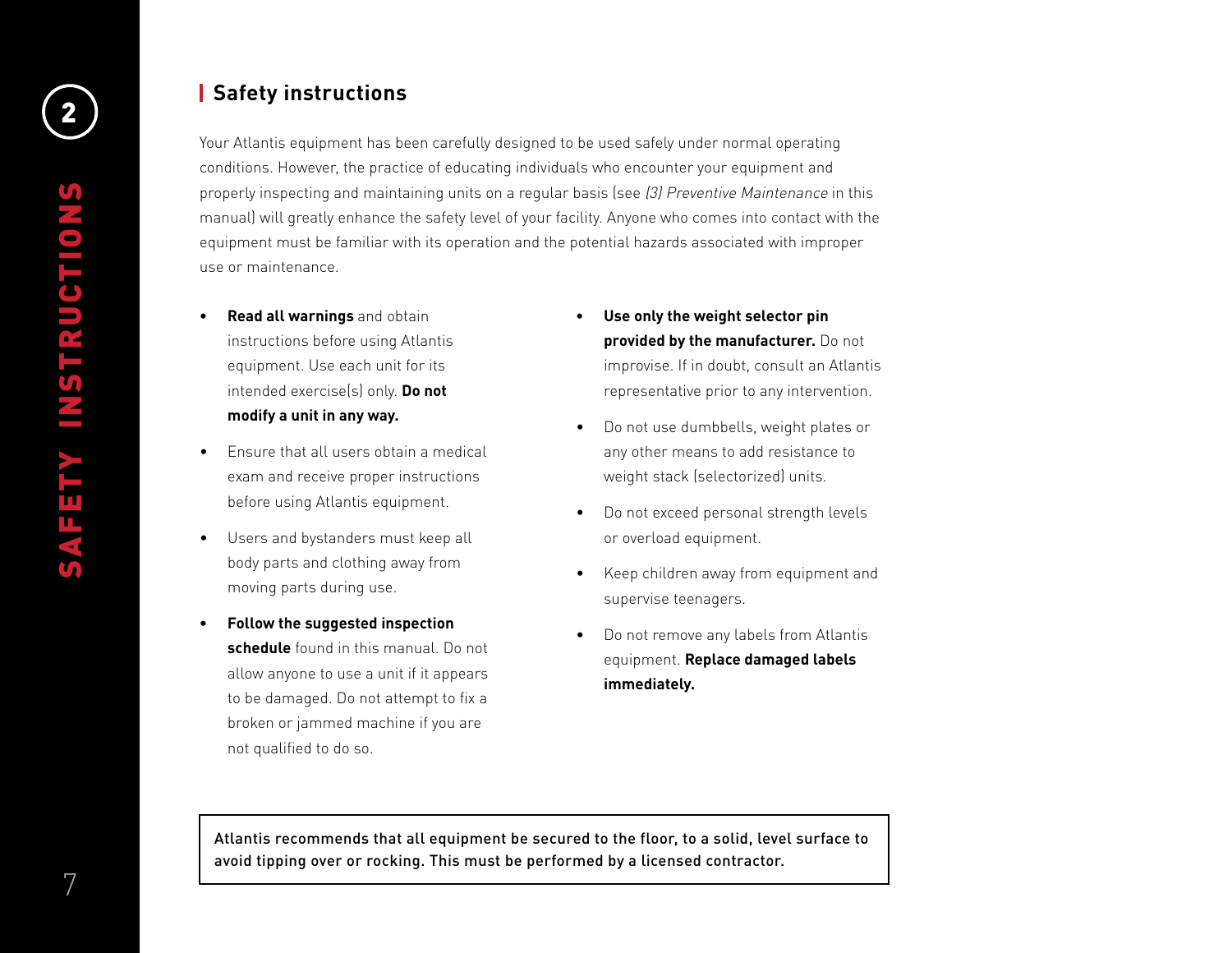#### **Preventive maintenance and inspection**

Every step in the design and production phase of manufacturing is taken to ensure that your Atlantis equipment will operate safely and efficiently under normal conditions and in commercial settings for prolonged periods of time. However, as with any machinery with moving parts, your equipment is subject to wear and must be maintained and inspected on a regular basis. Failure to do so will cause unnecessary damage or premature wear on a unit's components, and in turn pose serious safety hazards to users.

Every weight stack and linear bearing needs to be treated specifically by following the recommendations provided in this manual. If in doubt, consult an Atlantis representative prior to any intervention.

Atlantis will not be held responsible for any personal injury or damages resulting from improper maintenance, misuse or negligence.

#### Maintenance and inspection schedule: **Daily maintenance**

- Clean upholstery with any upholstery safe sanitizing spray using a soft damp cloth (clean, sweat-free upholstery lasts up to 40% longer). For especially persistent stains, apply rubbing alcohol liberally with a soft cloth and wipe dry with another cloth after rinsing area with clean water.
- Recommended upholstery cleaning products:

Primary: Formula 409 All-Purpose Cleaner

#### Secondary:

- Lysol Clean and Fresh Multi-Surface Cleaner (Reckitt Benckiser)
- Lestoil Heavy Duty Cleaner (Clorox)
- Mr. Clean / Flash Clean and Shine (Procter and Gamble)
- Eco Touch All Purpose Premium Care

 **Do not use abrasive powder, steel wool, or industrial strength or solvent cleaners. The use of upholstery "conditioners" or "protectants" is not recommended and should be avoided on all vinyl coated fabrics. Also note that repeated use of any disinfectants and cleaning agents will degrade coated fabrics upholstery to some extent. For high traffic/wear applications that require repeated cleaning and disinfecting, it is recommended to use coated fabric products with PreFixx® Protective Finish.**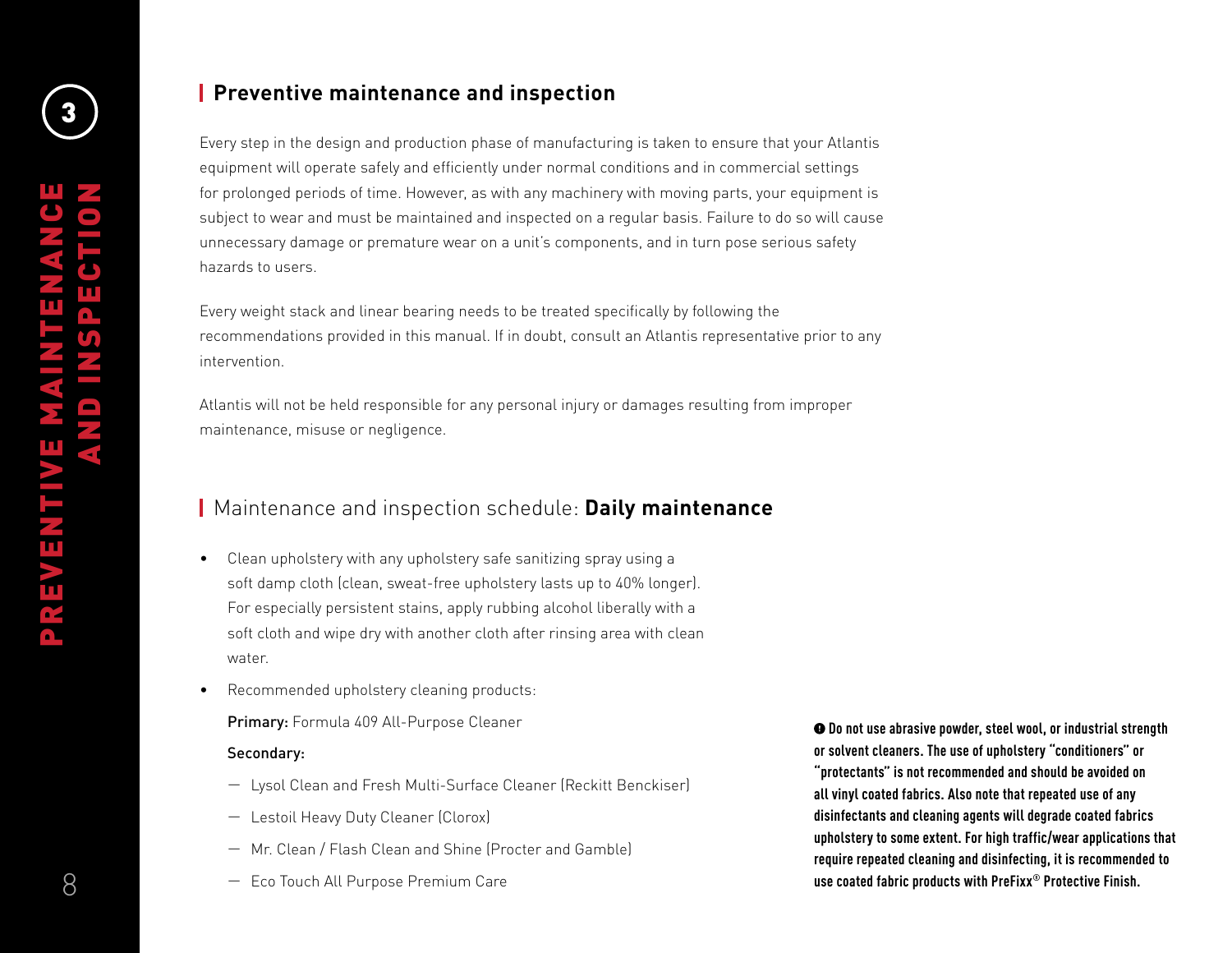3

#### Maintenance and inspection schedule: **Weekly maintenance**

- Carefully inspect pull pins, snap locks, weight stack selector pins and all pivoting connecting parts. Replace at first sign of wear.
- Inspect cables thoroughly over their entire length and at each insertion point and replace immediately if damaged. When changing a cable, note the replacement date for your records (see (4) Replacing Parts section in this manual).
- Inspect cables thoroughly over their entire length and at each insertion point and replace immediately if damaged. When **changing a cable**, note the replacement date for your records (see (4) Replacing Parts section in this manual).
- Inspect belts thoroughly over their entire length and at each insertion point. If a belt shows signs of delaminating, cracking or wear that has reduced its original width or thickness, it should be replaced immediately. All insertion point hardware should also be carefully inspected for signs of wear. When changing a belt, note the replacement date for your records (see (4) Replacing Parts section in this manual).



**ASSEMBLY WITH ACCESSORY HOOK**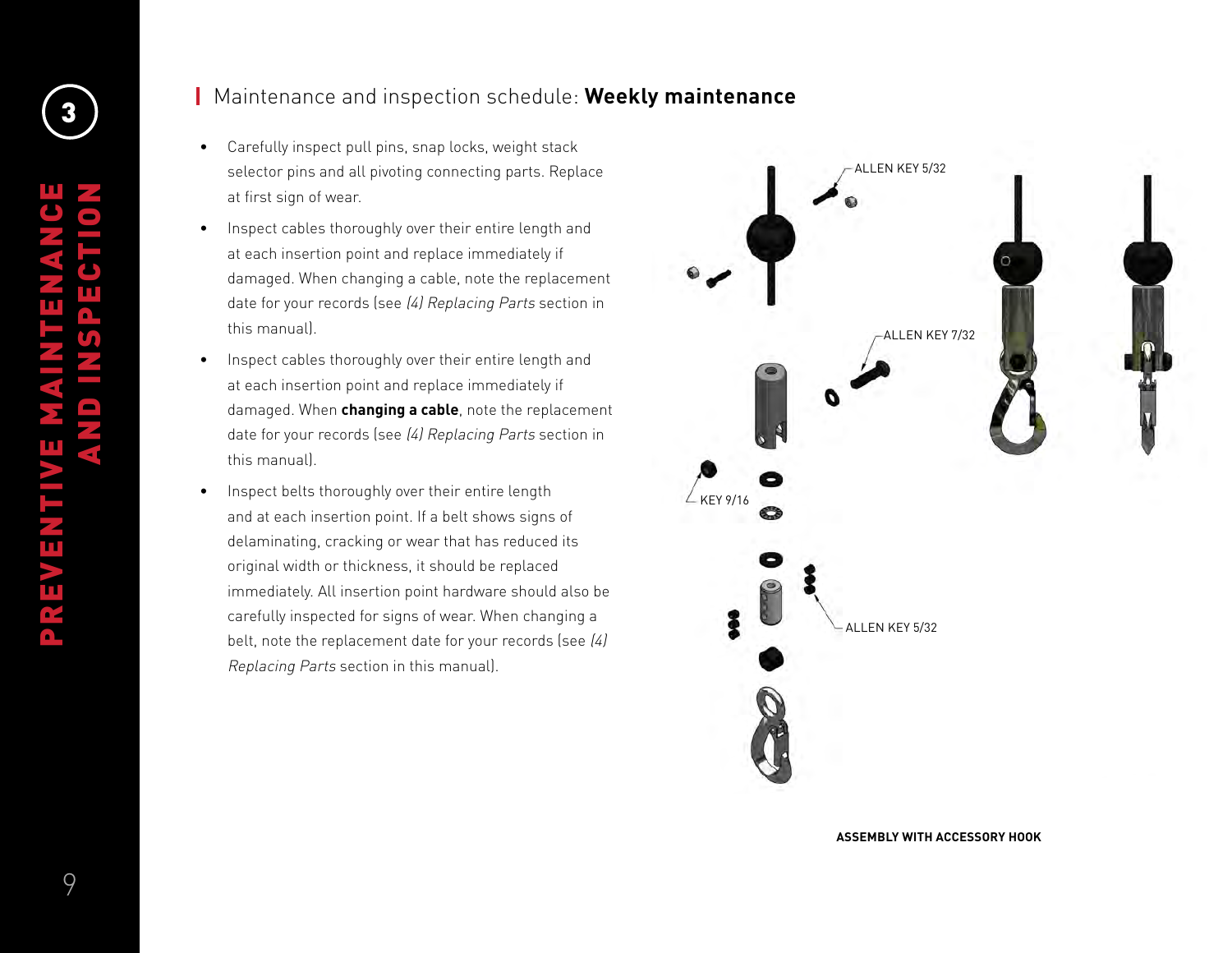#### Maintenance and inspection schedule: **Weekly maintenance**

- Clean weight stack guide rods with dry towel and lubricate with TFL- 50 wet lube. Do not use silicone or any other type of lubricant. Wipe guide rods clean and apply lubricant from the top down, allowing slight excess to run down guide rods and into the weight stack. If using a spray can or bottle, be sure to shield the rest of the unit from over spray as product can stain. Occasionally, have an assistant lift the weight stack at different weight values (exercise extreme caution when performing this maneuver), and apply lubricant to the portions of the guide rods that are usually hidden by the weight stack if they seem dry. Weight stack guide rods should be clean and have a light layer of lubricant on them for optimal performance. Failing to wipe guide rods clean first will lead to unwanted resistance and premature wear on bushings.
- Clean linear bearing guide rods on Smith machines (E155) with a dry towel and lubricate with multipurpose grease. Do not use silicone or any other type of lubricant. Atlantis recommends the spray can format of Super Lube®, an excellent multipurpose Teflon-based lubricant.
- Lightly grease stainless steel seat shafts and backrests, accessory bars, and pivoting handles with multipurpose grease or Super Lube®. Never lubricate the piston shaft of a hydraulic or gas spring shock.
- Inspect all labels. Replace any damaged or missing labels.
- Tighten all nuts and bolts.



**ASSEMBLY WITH TOP PLATE BRACKET**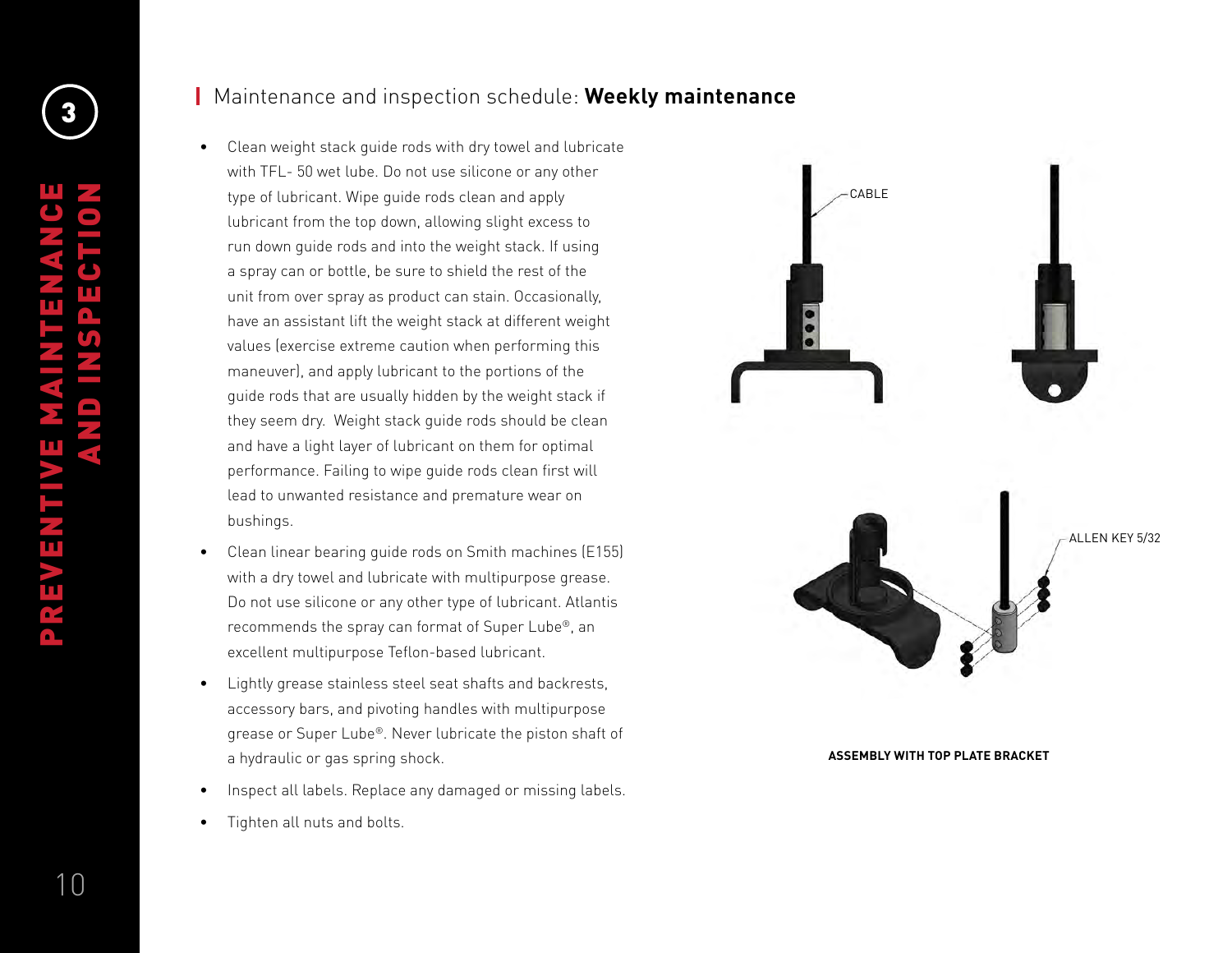#### Maintenance and inspection schedule: **Monthly maintenance**

- Check cables for correct tension on crossovers, adjustable pulleys and functional training systems (NM200/NM205). If the cable is loose, use the cable adjustment screw attached to the housing of the pulley assembly (see figures below). The cable will tighten as the screw goes down.
- Clean frames and inside of weight stack shrouds with a solution of Simple Green® All-Purpose Cleaner (an environmentally-friendly, non-toxic, and biodegradable cleaner). Dirt and dust are your machine's worst enemy! Keeping units clean is an important part of their performance and durability.

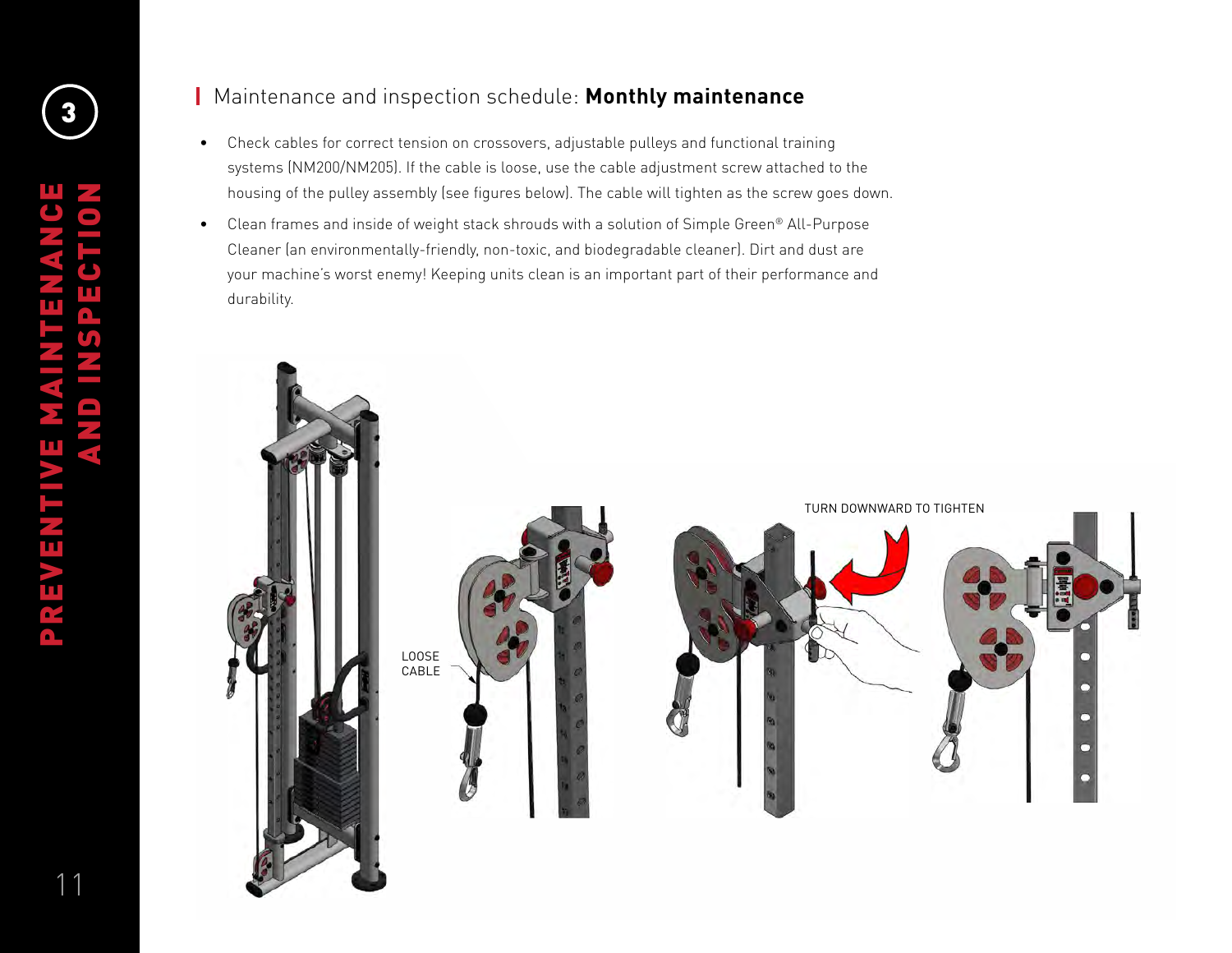#### Maintenance and inspection schedule: **Yearly maintenance**

• Clean frames as indicated above and polish with automotive grade wax to protect finish from surface rust and corrosion. This recommendation is especially pertinent for facilities located in high-humidity regions.

#### **Ordering recommended lubricants**

To order TFL-50 in Canada: contact Atlantis by email at service@atlantisstrength.com or from 8:30 am - 4:30 pm Eastern Standard Time (UTC-5) at 1-877-454-2285, ext. 239.

To order TFL-50 in the United States or internationally: contact TFL International from 8 am - 4 pm Eastern Standard Time (UTC-5) at 1-514-992-9131 or send an email to earl@tfl50.com

To order Super Lube in Canada: contact Atlantis by email at service@atlantisstrength.com or from 8:30 am - 4:30 pm Eastern Standard Time (UTC-5) at 1-877-454-2285, ext. 239.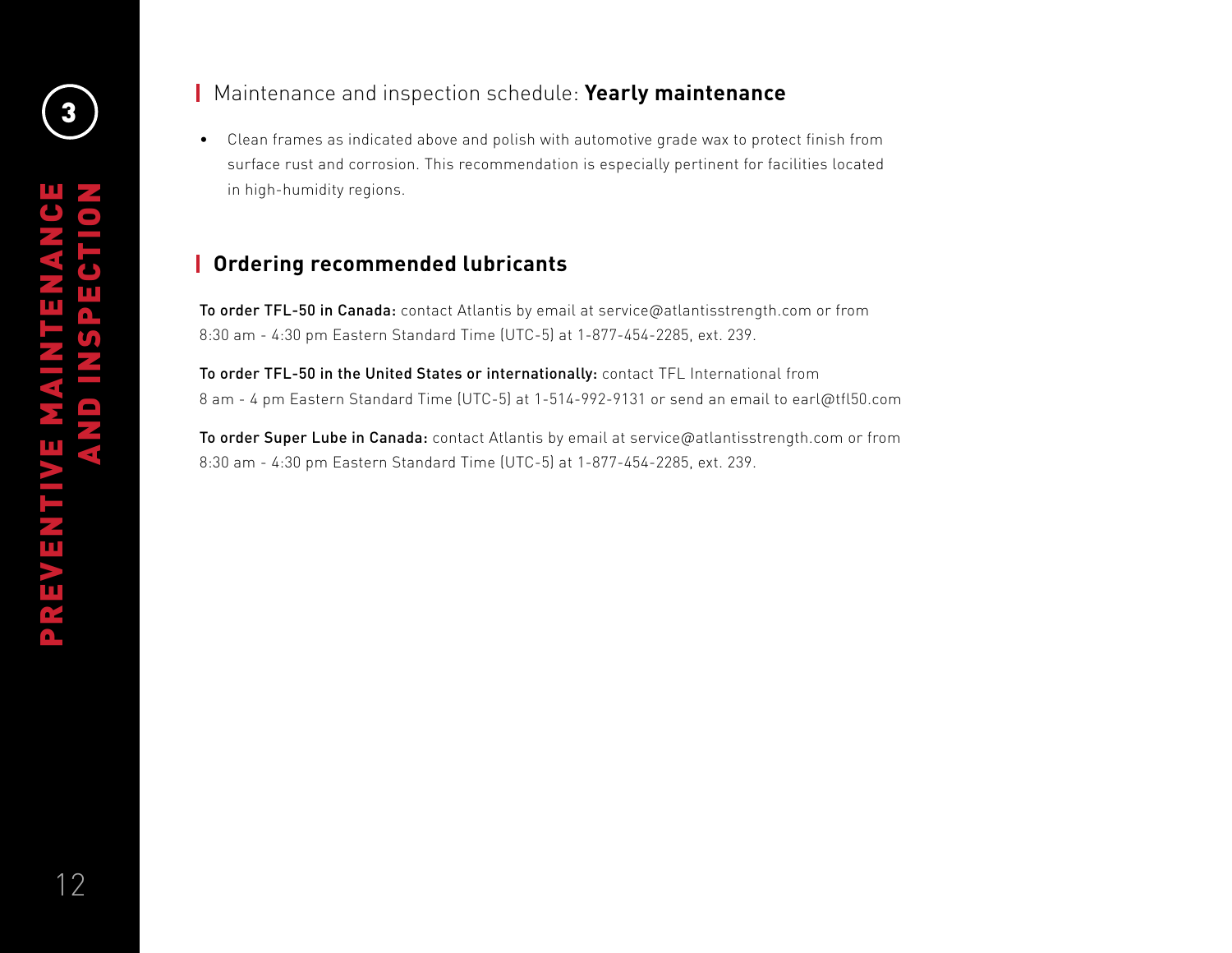#### **Cables**

Cables come in two different sizes: 1/8" (3 mm) and 3/16" (4.8 mm). The 1/8" (3 mm) cable is more flexible and is used for units with a total weight stack of up to 200 lb (91 kg). The 3/16" (4.8 mm) cable is less malleable and recommended for units with a weight stack over 200 lb (91 kg).

If unsure of the cable size to use, please contact a customer service representative.

#### **NOTE: The A201 and A301 are the only machines that use a Kevlar belt instead of a cable.**

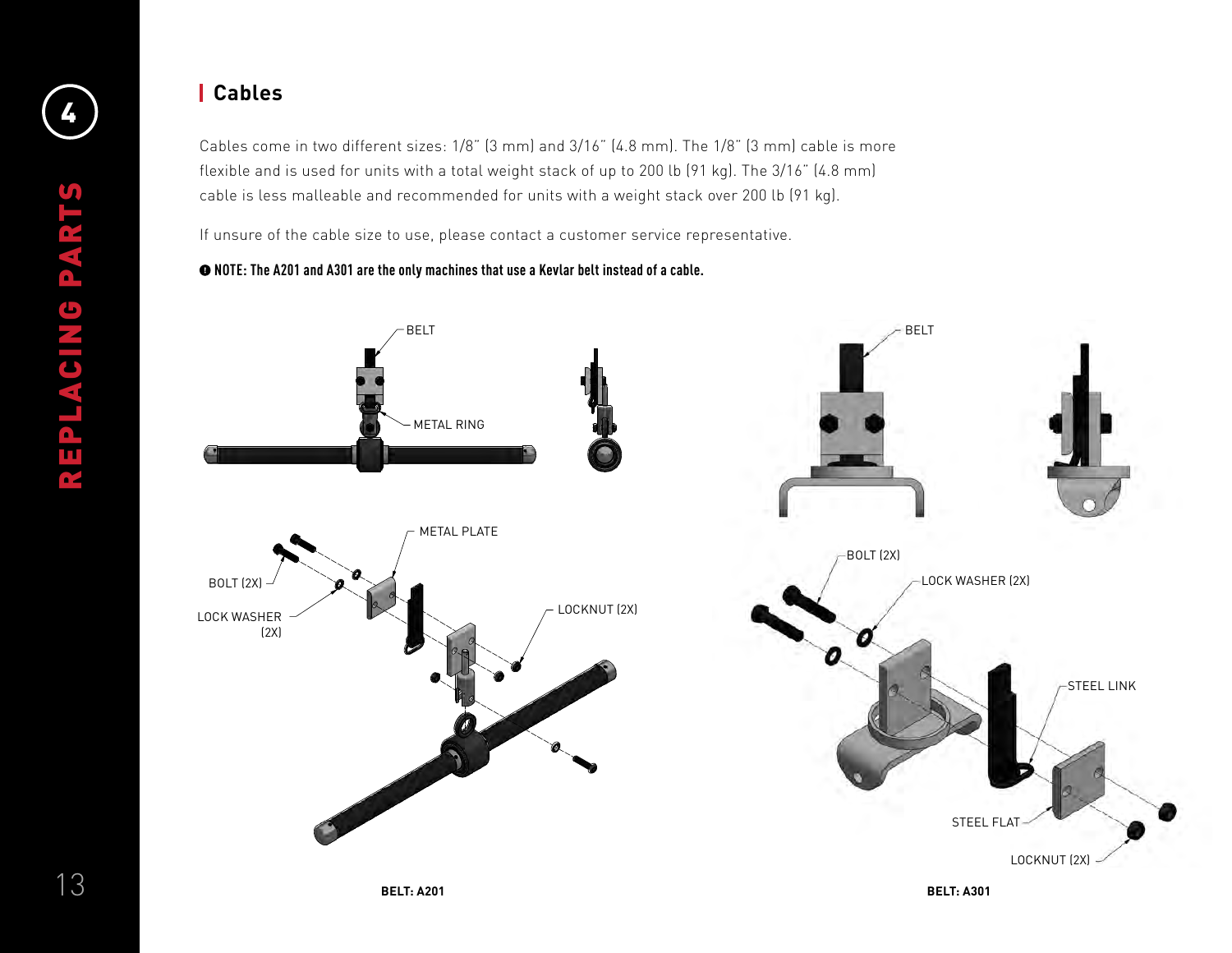#### **Pull Pins Pads**

If the spring inside the pull pin mechanism is not working properly or other parts are missing, the entire pin needs to be changed.

It is important to note that the thread size of the pull-pin's insert changed sometime in early 2004. As a result, replacement pull-pins are shipped with two thread-sized nuts to accommodate all equipment models. Once the correct size has been identified, it is extremely important that the pull pin head (red) be glued using a thread locker (LOCTITE Red Threadlocker).

Please contact our service department with the following information relating to the unit such as model number, serial number, pictures and location of pad(s) on the unit so that we may be able to assist you.

**NOTE: Atlantis will evaluate if the foam is still in good condition, and thus only the upholstery needs to be changed.** 

#### **Other parts**

If you need to replace a part that has not been listed in this manual, contact the service department with the product code and serial number with a description of the part you need. You may be required to provide additional information in order to help establish exactly which version of a part is required such as pictures of the unit and of the part(s) in question.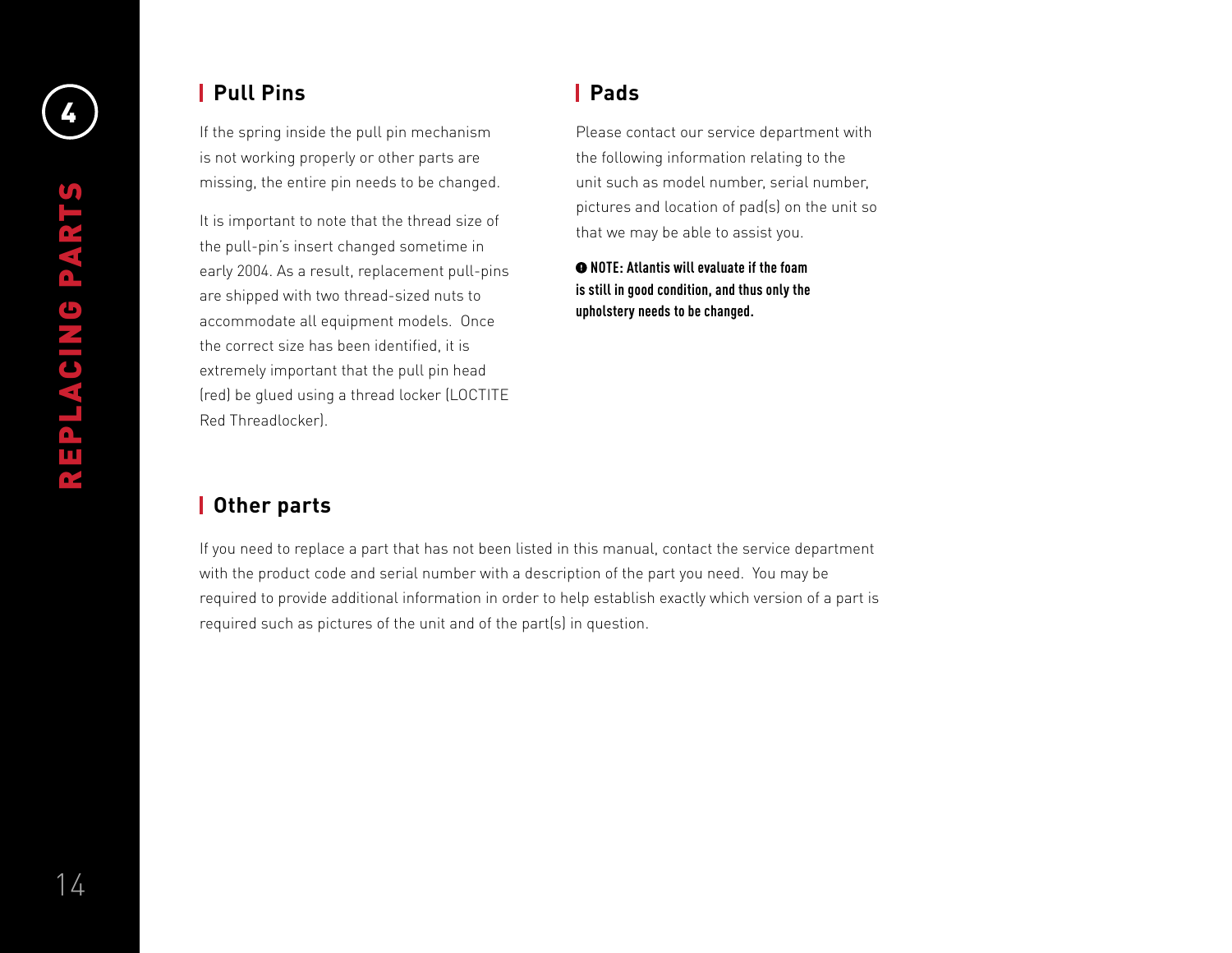## **f Hydraulic seat adjustment**

The hydraulic cylinders used to adjust seats on many of our selectorized units are tested for 350,000 cycles and are extremely durable. Their resistance level is pre-set at the factory and cannot be adjusted in the field. The seat adjustment may respond slowly during the initial use. See *(3) Preventive Maintenance* in this manual for lubrication instructions regarding the stainless steel seat shafts (NOT the cylinder shaft). If poor performance persists over a prolonged period, inspect the shock for signs of leakage and contact a customer service representative.

#### **Gas spring shock (various applications)**

Gas spring shocks are used on pre-stretch pedals and in various other applications (either hidden or exposed) to assist users when adjusting heavy parts.

#### **If the pre-stretch pedal does not return to starting position automatically, the shock has lost its**

**resistance.** If faced with this situation, begin by lubricating the shaft (and NOT the shock). If the shock is leaking or does not retract automatically, it may need to be replaced. Communicate the unit's model number and serial number as well as the exact position of the shock in question to your customer service representative. Gas spring shocks are sensitive to the position in which they are installed. A replacement shock must be re-installed exactly as the original shock was installed (not upside down), or the new shock will quickly dry out and fail.

#### **Friction/unusual resistance**

Light friction on new units is normal. However, it is important to keep units well lubricated during the first month of operation for optimal performance and to decrease friction caused by new components.

Inspect all pivoting connecting parts and replace them immediately if worn.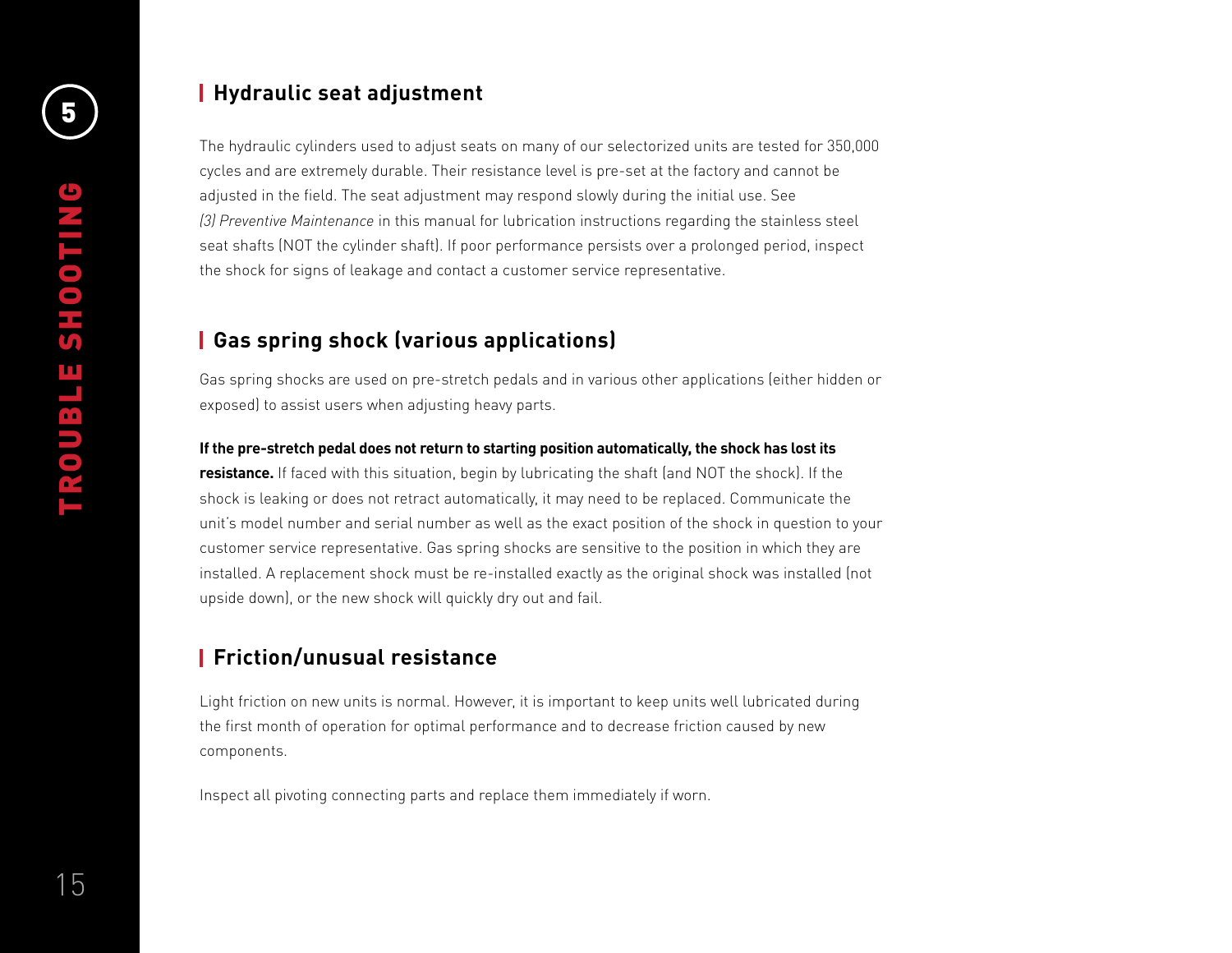## **6 Warranty policy**

All products manufactured by Atlantis are warranted to the original purchaser to be free from defects in workmanship and / or materials under normal use or service as follows:

#### **Atlantis Equipment**

**10 years:** Structural frame and moving parts, welds and weight stack plates

*NOTE: Labor costs related to these warranty items will be covered by Atlantis for 1 year following the delivery date provided that the equipment is located within Atlantis' or its distributors' service zones. Please refer to your sales invoice for any specifications regarding this warranty.*

- **5 years:** Pulleys, bearings, bronze bushings and quide rods
- **1 year:** Plastic bushings, rubber handgrips, belts, cables, weight stack pins, seat hydraulics and any other parts not specified within the itemized parts
- **1 year:** Atlantis accessory bars and handles
- **180 days:** Upholstery
- **90 days:** Other accessory bars and handles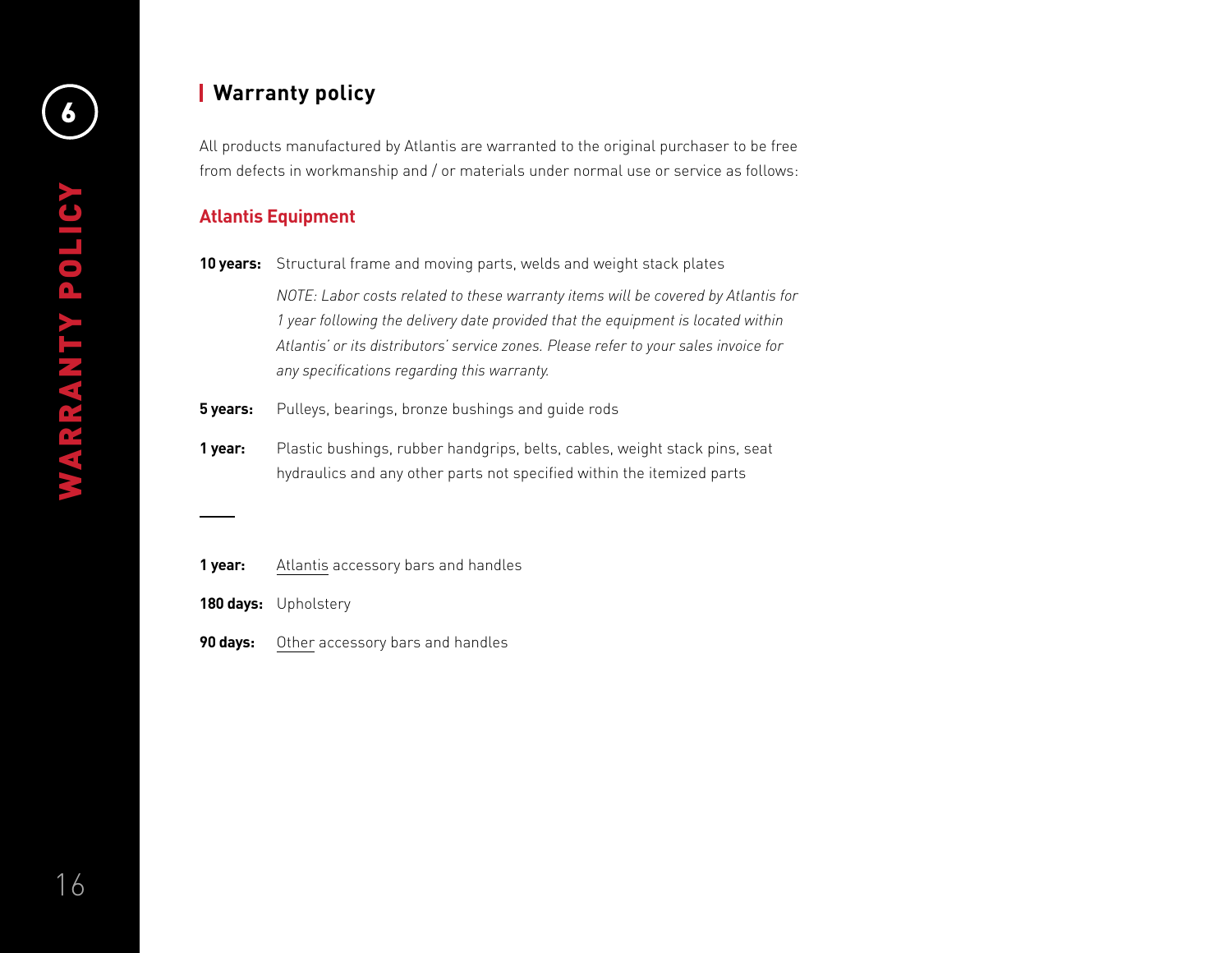## <sup>6</sup> **Olympic Platforms**

**1 year:** Manufacturing defects on metal frame, wood and rubber components

**180 days:** Logo

If at any time a component part is defective, Atlantis shall repair or replace it within a reasonable period of time (at the discretion of Atlantis).

This warranty does not cover costs of removal, transportation or reinstallation. This warranty shall not apply if the defect was caused by misuse, neglect or normal wear and tear.

Atlantis' sole responsibility shall be to repair or replace the component within the terms stated above. Atlantis shall not be liable for any loss or damage of any kind including any incidental or consequential damages resulting directly or indirectly from any warranty expressed or implied or any other failure of this product.

This warranty neither assumes nor authorizes any person to assume obligations other than expressly covered by this warranty.

Atlantis is not responsible for the repair or replacement of any parts that Atlantis determines have been subjected after the date of manufacture to alteration, neglect, abuse, misuse, normal wear and tear, accident, damage during transit or installation, fire, flood or an act of God.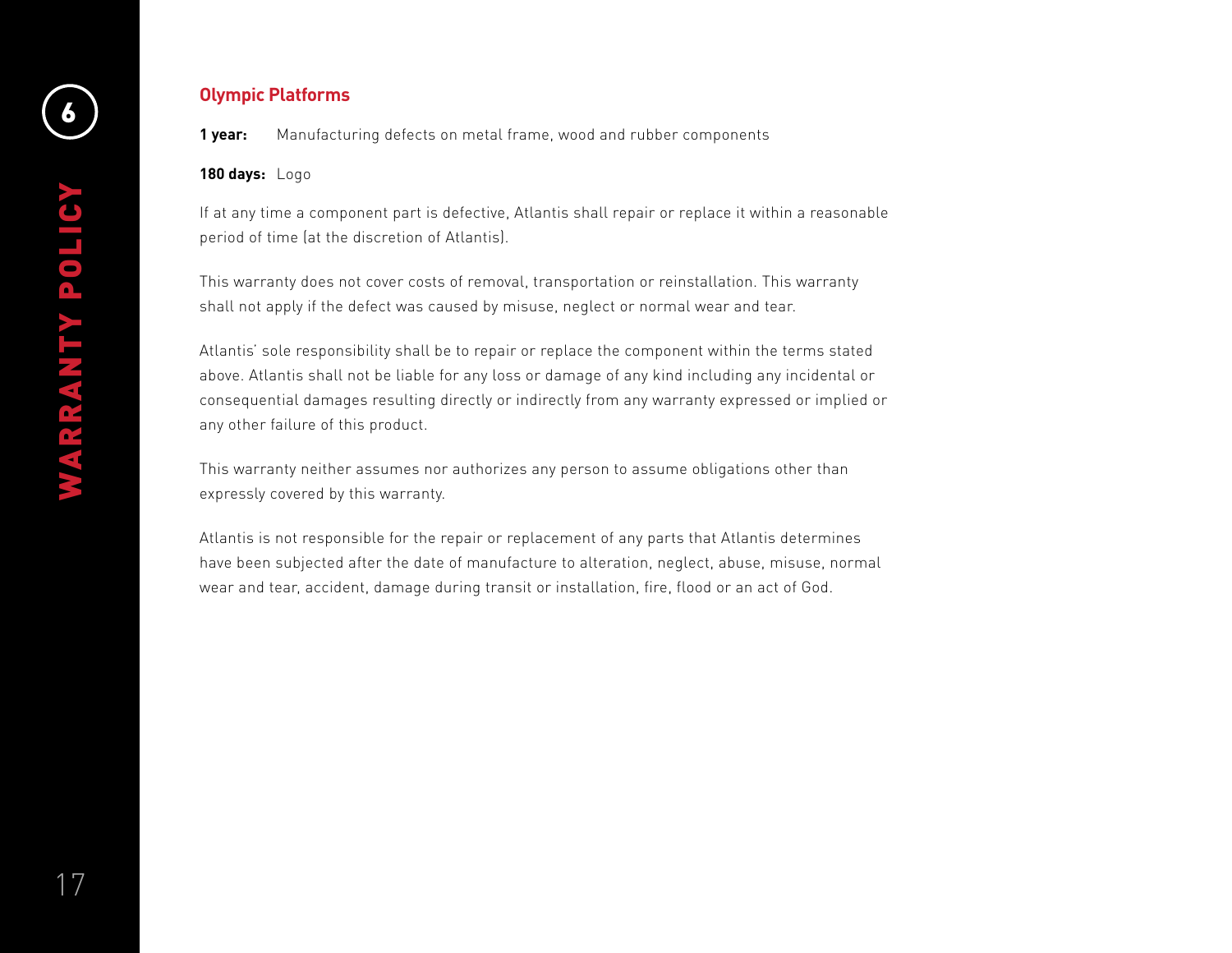## <sup>6</sup> **Damage in shipping**

All Atlantis equipment is carefully inspected and warranted against defects in manufacturing. Responsibility for the safe and timely delivery of equipment rests solely with the transport carrier. It is the responsibility of the consignee to note any damaged or missing goods on the bill of lading prior to signing off, and all claims must be submitted to Atlantis within 48 hours of arrival at delivery site. Failure to comply will invalidate your right to any claim. Damage that is not apparent and discovered after delivery of the equipment must be brought to the attention of Atlantis both verbally and written within 14 days of delivery. Any delays in making such a claim will invalidate your right to any future claim. Please note that pictures and equipment serial numbers as well as invoicing information are required for claim purposes.

#### **Warranty claims**

A claim should include model number, serial number, proof of purchase, date of installation and all pertinent information supporting the existence of the alleged defect. All claims should be submitted via your point of purchase representative or with customer service, both verbally and written. Please refer to Warranty Policy above before submitting a claim.